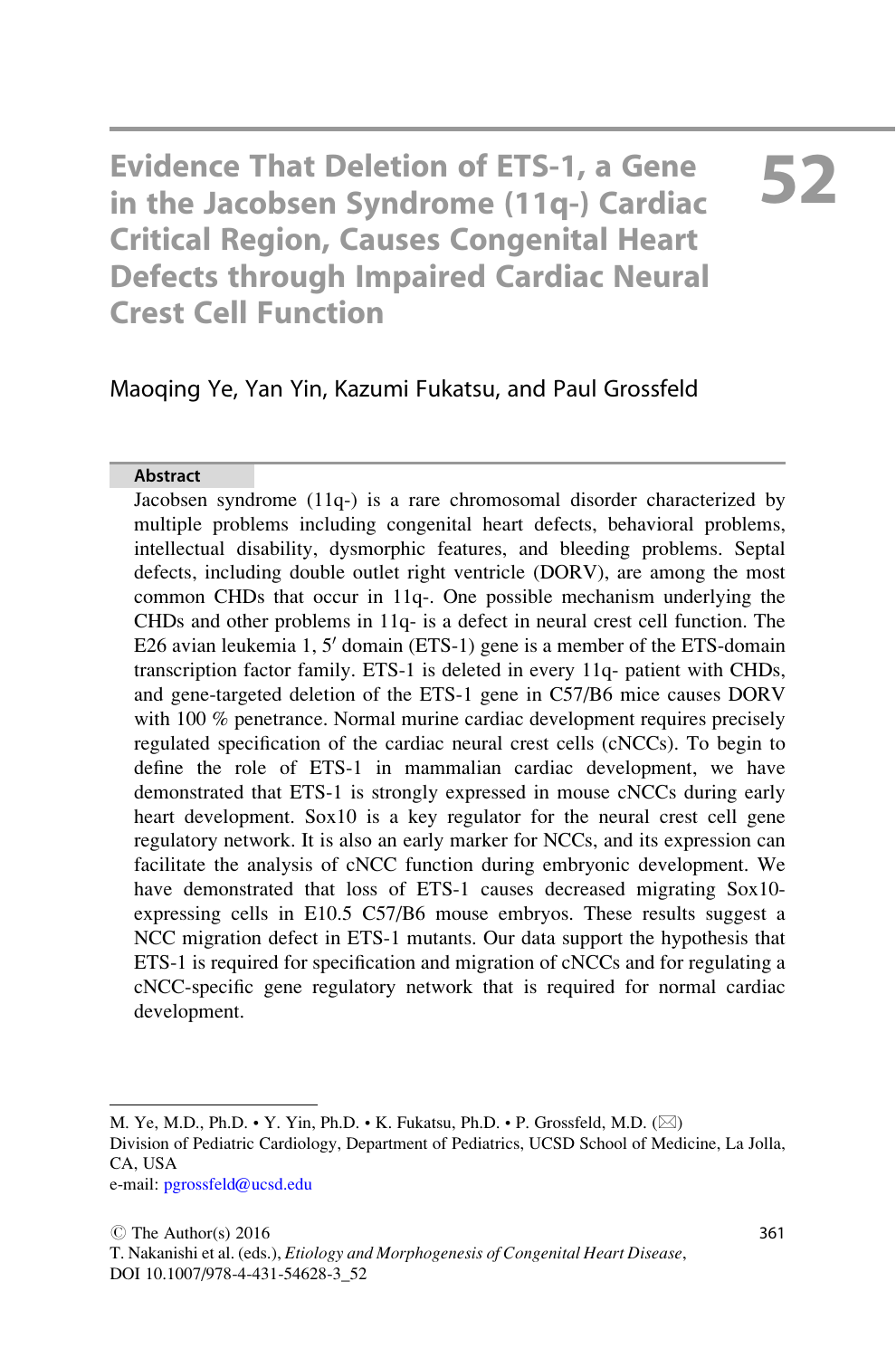#### Keywords

Jacobsen syndrome • Cardiac neural crest • ETS-1 • Double outlet right ventricle • Genetic modifier

#### 52.1 Introduction

Congenital heart defects (CHDs) are the most common birth defect in live-born infants, occurring in 0.7 % of the general population. Although there are numerous genetically engineered mouse models for CHDs, only a small number of these genes are currently associated with CHDs in humans.

Conotruncal defects (CTDs), including double outlet right ventricle (DORV), are among the most common CHDs in the general population and usually require surgical repair to ensure a normal life expectancy. Little is known about the molecular and cellular mechanisms underlying the development of CTDs in humans. Normal murine cardiac development requires precisely regulated specification of the cardiac neural crest cells (cNCCs) and subsequent migration to the developing outflow tract. In animal models, impairment of NCCs causes CTDs [[1\]](#page-8-0).

The 11q terminal deletion disorder (11q-, Jacobsen syndrome) (OMIM # 1477910) is caused by heterozygous deletions in distal 11q (Fig. [52.1\)](#page-1-0).

Fifty-six percent of patients have CHDs (Table [52.1](#page-2-0)). Septal defects, including DORV, account for about half of all CHDs that occur in 11q- patients.

As shown in Fig. [52.2](#page-2-1), we have identified a Jacobsen syndrome cardiac "critical" region in distal 11q containing only five known genes, including the ETS-1 transcription factor.

The ETS-1 gene is a member of the ETS-domain transcription factor family. ETS factors have important roles in a host of biological functions, including the regulation of cellular growth and differentiation as well as organ development.

<span id="page-1-0"></span>

# 11g terminal deletion disorder

Fig. 52.1 Patient with Jacobsen syndrome. Karyotype demonstrates large terminal deletion in 11q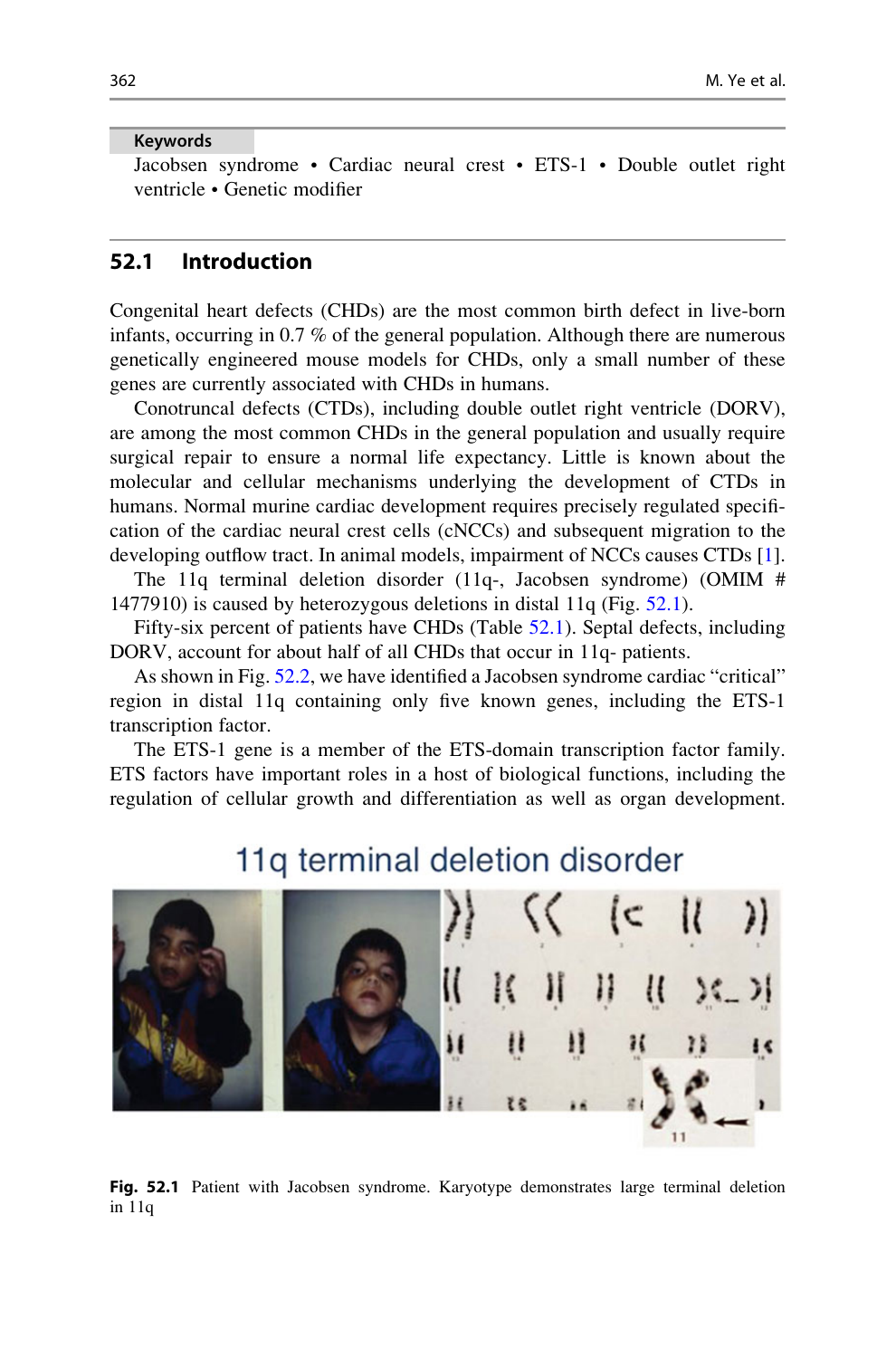<span id="page-2-0"></span>

| <b>Table 52.1</b> CHDs in $11q$ - |  |                                                           |
|-----------------------------------|--|-----------------------------------------------------------|
|                                   |  | Left-sided/flow lesions (two-thirds)                      |
|                                   |  | Hypoplastic left heart syndrome <sup>a</sup>              |
|                                   |  | Shone's complex                                           |
|                                   |  | Coarctation                                               |
|                                   |  | Bicuspid aortic valve                                     |
|                                   |  | Aortic valve stenosis                                     |
|                                   |  | Mitral valve stenosis                                     |
|                                   |  | Ventricular septal defect                                 |
|                                   |  | Less common heart defects (one-third)                     |
|                                   |  | Secundum atrial septal defect                             |
|                                   |  | Aberrant right subclavian artery                          |
|                                   |  | Atrioventricular septal canal defect                      |
|                                   |  | D-transposition of the great arteries                     |
|                                   |  | Dextrocardia                                              |
|                                   |  | Left-sided superior vena cava                             |
|                                   |  | Tricuspid atresia                                         |
|                                   |  | Type B interruption of the aortic arch/truncus arteriosus |
|                                   |  | Pulmonary atresia/intact ventricular septum               |
|                                   |  | TAPVR                                                     |
|                                   |  | Ebstein anomaly                                           |
|                                   |  | Tetralogy of Fallot                                       |
|                                   |  |                                                           |

#### $a$ ~10 % born with HLHS; ~1–2 % of all HLHS pts

<span id="page-2-1"></span>

Fig. 52.2 Cardiac "critical" region in 11q, defined by region of overlap between smallest terminal deletion and interstitial deletions in patients with Jacobsen syndrome clinical phenotype, including congenital heart defects

Until recently, nothing was known about the function of ETS-1 in mammalian heart development or its possible role in causing human congenital heart disease.

Although little is known about the mechanisms underlying ETS-1 in mammalian heart development, recent studies in the ascidian Ciona intestinalis have demonstrated that ETS-1 regulates two critical aspects of heart development: heart progenitor cell migration and heart cell differentiation. Interestingly, loss of ETS-1 abolishes normal heart cell migration during development, resulting in an ectopically located heart chamber. Taken together, these results indicate that ETS-1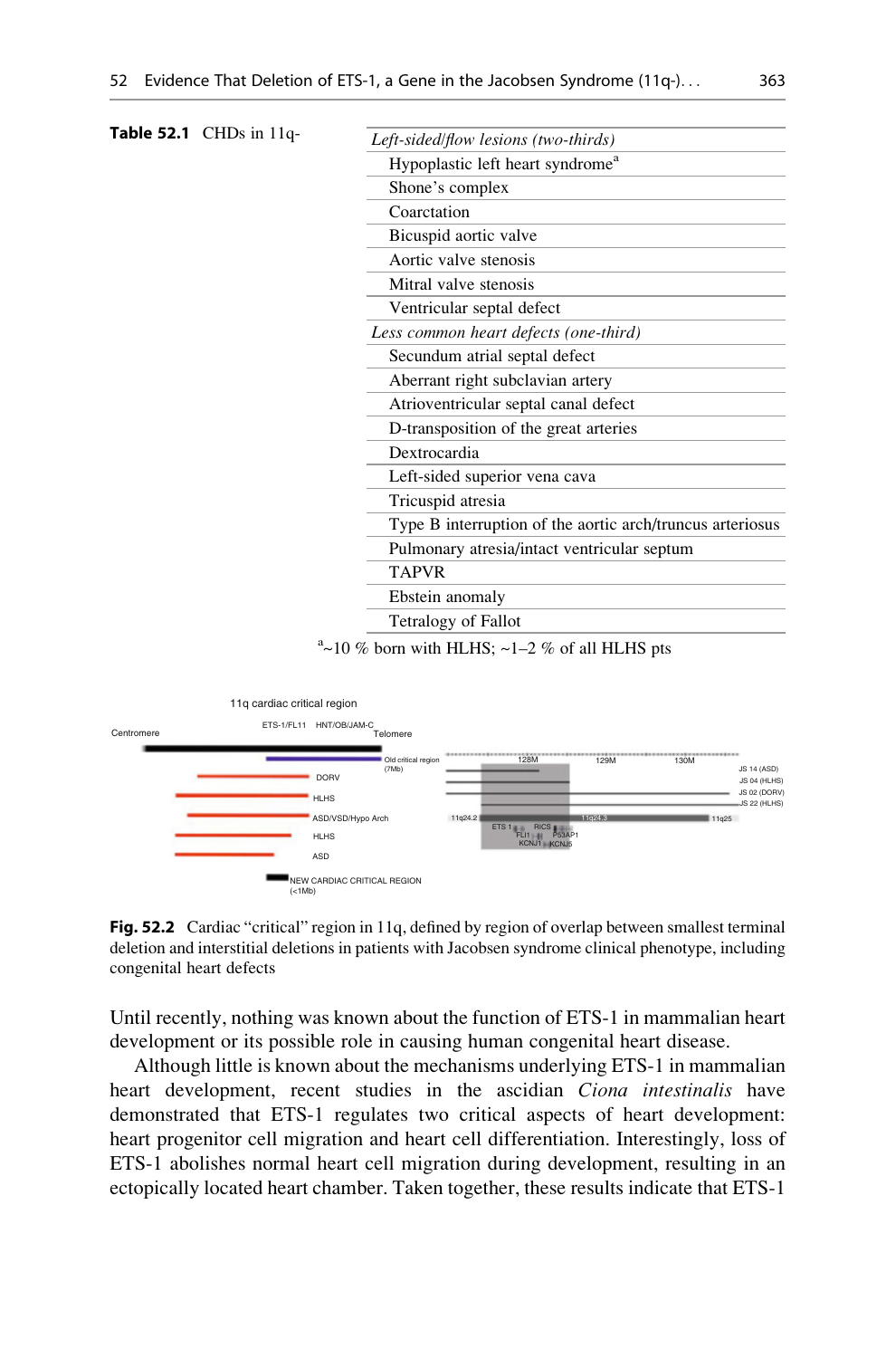is required for normal cell migration in heart development, although the mechanism (s) underlying these cell migration defects remains to be elucidated.

#### 52.2 Evidence for a Role for ETS-1 in the Cardiac Neural Crest in Mice

#### 52.2.1 Expression of ETS-1 in Cardiac Lineages During Murine Heart Development

To begin to define the role of ETS-1 in mammalian cardiac development, we have performed in situ hybridization studies on mouse embryos and have shown that ETS-1 is strongly expressed in murine cNCCs as well as the endocardium during early heart development (Fig. [52.3\)](#page-4-0).

#### 52.2.2 ETS-1 Mutant Mice Have a Double Outlet Right Ventricle (DORV) Phenotype

To determine if loss of ETS-1 causes congenital heart defects, we have analyzed gene-targeted ETS-1 deletion mice. As shown in Fig. [52.4,](#page-5-0) ETS-1 homozygous null mice in a C57/B6 background exhibit DORV with 100 % penetrance, resulting in perinatal lethality [[2\]](#page-8-1).

#### 52.2.3 Lost of ETS-1 Causes Decreased Expression of Sox10

We have previously demonstrated that ETS-1 expression is expressed in cNCCs and endocardium during murine embryonic development. Sox10 is a key regulator in the NCC gene regulatory network. It is critical for migration and specification of NCC fate. To examine the role of ETS-1 in murine cardiac NCC migration, we examined Sox10 expression in ETS-1-/- mutant and control C57/B6 embryos at E10.5 by using whole-mount in situ hybridization analysis. Expression of Sox10 in the NCCs in the pharyngeal arch region and dorsal root ganglia was reduced in ETS-1-/- mutant embryos, suggestive of a cNCC migration defect as shown in Fig. [52.5](#page-5-1) (left). The result was confirmed independently by quantitative RT-PCR analysis (right).

#### 52.3 Establishment of an Explanted cNCC "Ex Vivo" Culture System

We hypothesized that defects in cNCCs migration should be able to be reproduced in an "ex vivo" culture system. Toward that end, we have utilized an explanted culture system to observe cNCC migration [[3\]](#page-8-2). Mouse embryos were collected from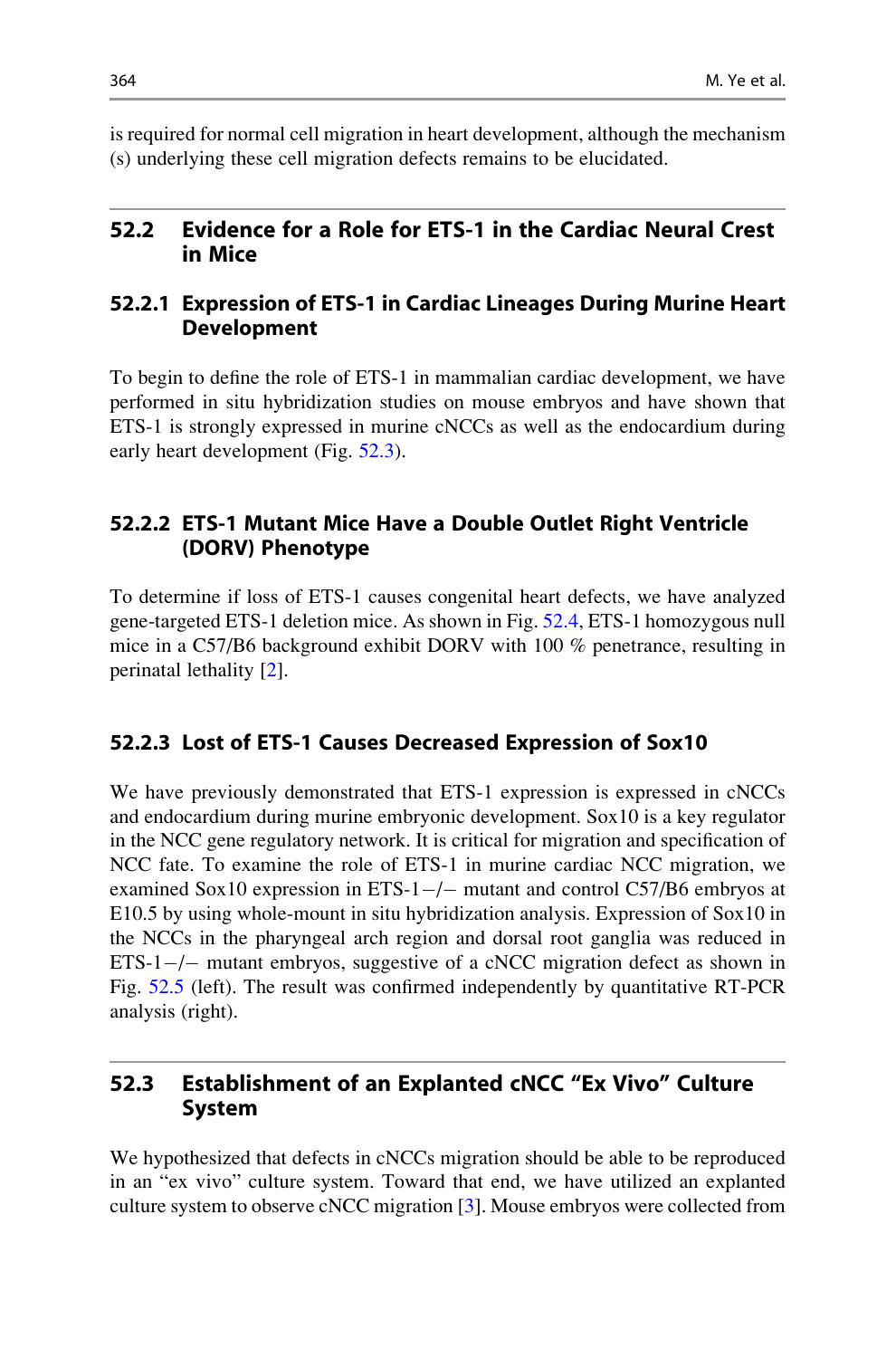<span id="page-4-0"></span>

Fig. 52.3 Expression of ETS-1 in the heart in ED9.5 embryos: in situ hybridizations are shown in (a) (whole mount) and in sections (b) (anterior coronal section) and (c) (posterior coronal section). Immunohistochemistry indicating endothelial expression using a PECAM (CD31) antibody is shown in (d) (whole mount) and in sections (e) (anterior coronal) and (f) (posterior coronal). LacZ staining of neural crest using a Wnt1-Cre; ROSA26 LacZ indicator strain is shown in (g) (whole mount), (h) (anterior coronal), and (i) (posterior coronal)

C57/B6 background embryos at E8.5, coinciding with the onset of cNCC migration toward the heart. E8.5 embryos were collected and treated by dispase to dissociate the tissue gently. After treatment, neural tubes from somite one to three region (cardiac neural crest) were dissected out and cut into  $100 \times 300$  um pieces. Each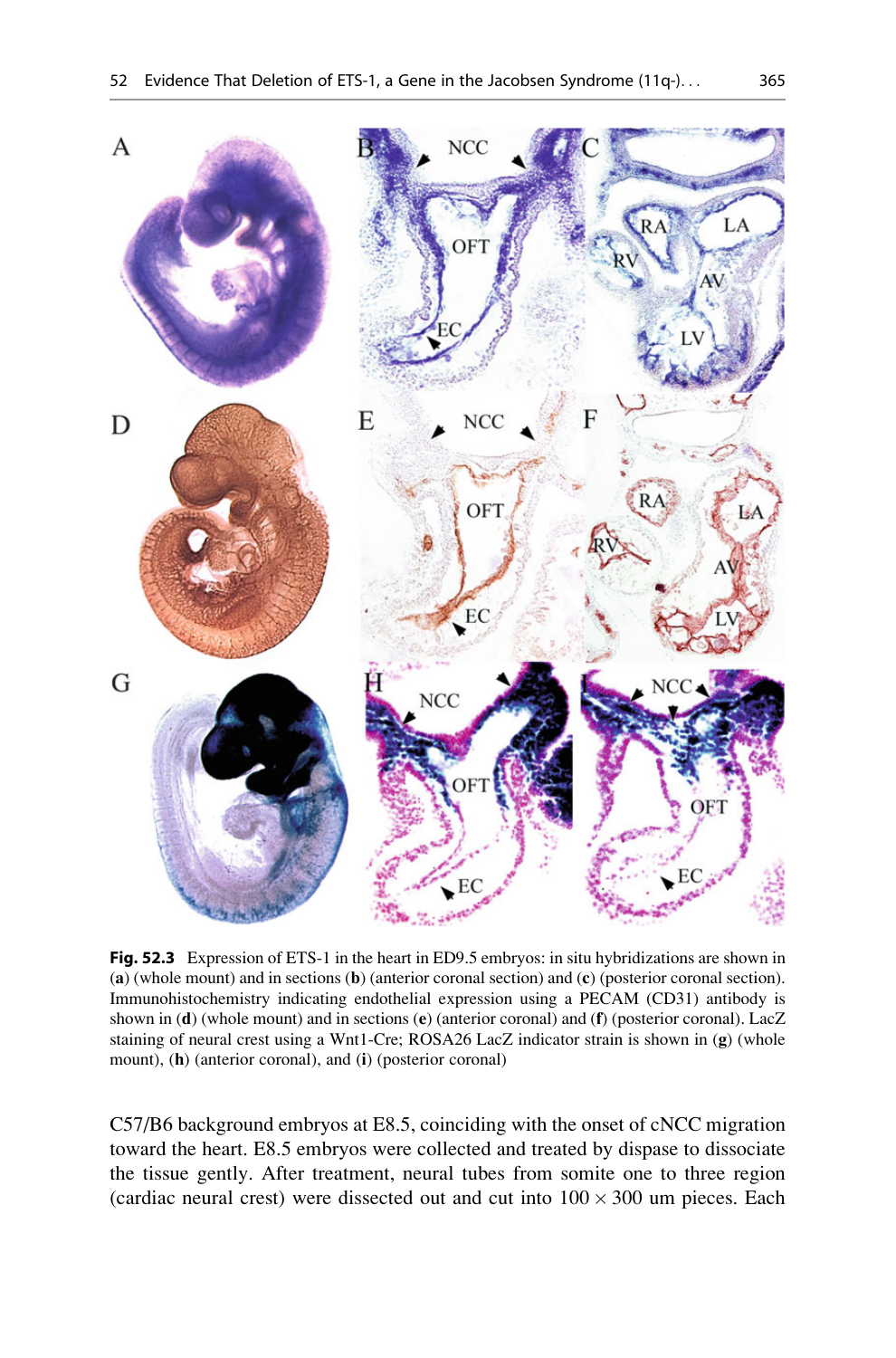<span id="page-5-0"></span>

Fig. 52.4 Gene-targeted knockout of ETS-1 in C57/B6 E16.5 mice, showing double outlet right ventricle with normally related great arteries. Wild type is shown in (a) and (b); two mutant hearts are shown in panels (c–f). RA right atrium, LA left atrium, RV right ventricle, LV left ventricle,  $Pu$ pulmonary artery, Ao aorta, VSD ventricular septal defect

<span id="page-5-1"></span>

Fig. 52.5 Whole mount study demonstrating decreased Sox10 expression in E10.5 ETS-1-/-C57/B6 embryos (left, lower panel) compared to wild type (left, upper panel). Real-time quantitative PCR demonstrates decreased Sox10 expression in the body of E10.5 embryos in ETS-1-/embryos, compared to wild type (right)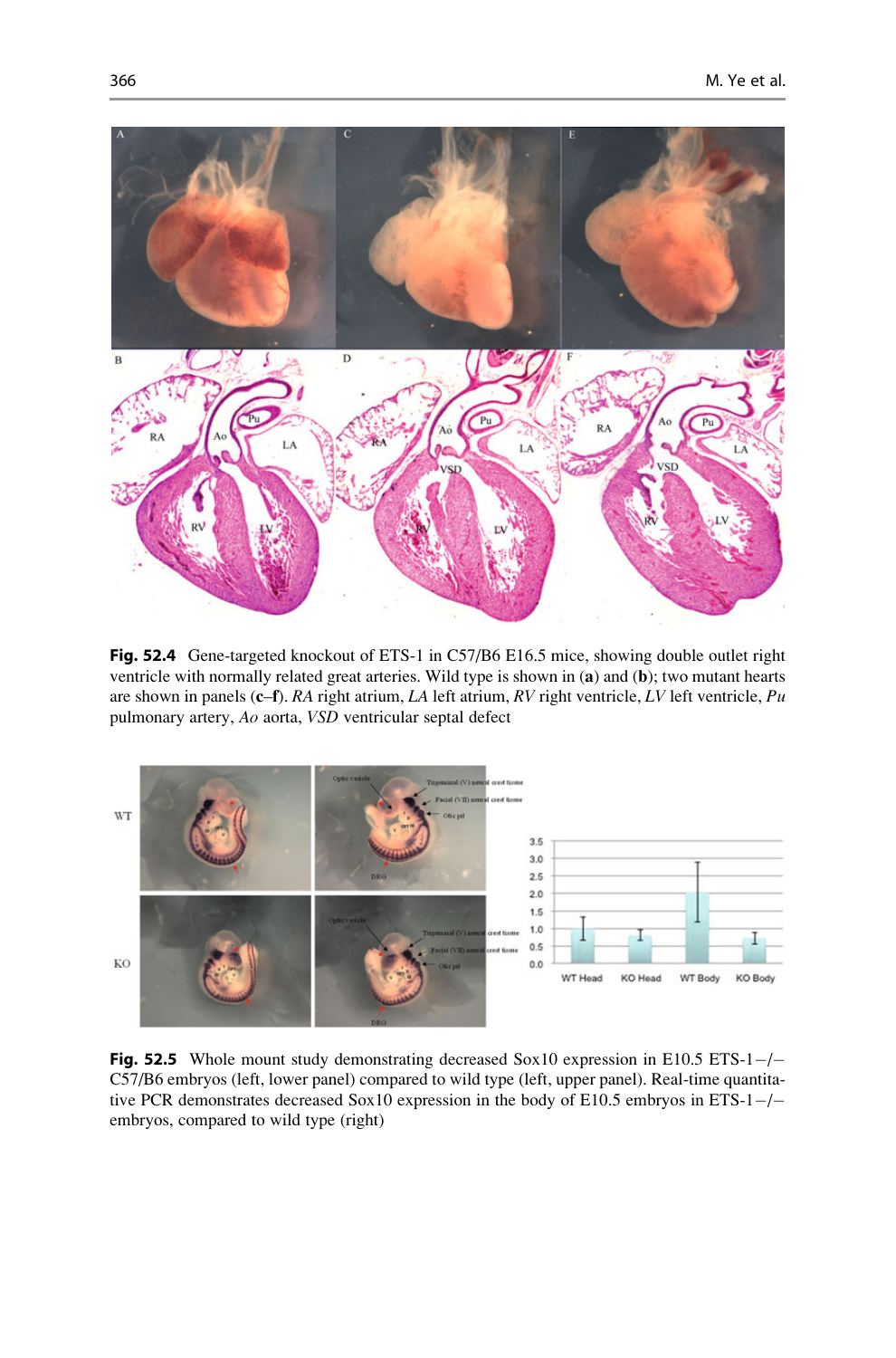piece was placed on fibronectin-coated glass bottom slides and incubated in culture media in 5 % CO<sub>2</sub> and 21 % O<sub>2</sub>. After 24 h incubation, we performed DAPI staining and obtained images of the migrating cells. Representative results from WT and ETS-1<sup> $-/-$ </sup> mice are shown in Fig. [52.6](#page-6-0).

#### 52.3.1 Loss of ETS-1 in C57/B6 Mice Causes Decreased NCC Numbers and Decreased Migration

To analyze the migration distance using our ex vivo system, we counted the number of migrating cells in each explanted culture. The migration distance was divided into three distanced from the neural tube edge: 0–150 μm, 150–300 μm, and over 300 μm edge. The total number of cells that had migrated for each distance was manually counted, and the percentage of the total for each migration distance was determined. As shown in Fig.  $52.6$ , cNCCs from ETS- $1-/-$ C57/B6 embryos were fewer in number and had decreased migration distance. The percentage of total cells migrating  $>$ 300  $\mu$ m 24 h after explantation in ETS-1-/- mutant embryos is fourfold lower than control. The cell number per embryo was also significantly decreased in  $ETS-1-/-$  mutants.

<span id="page-6-0"></span>

Fig. 52.6 Cardiac neural crest cells migration in explant culture. (A) Schematic of E8.5 embryo. Blue bar shows the neural tubes somite one to three region. H heart,  $NT$  neural tube.  $(B)$ Representative images with DAPI staining of 24 h cultured cardiac neural crest cells in control (B) and ETS-1 $-$ / $-$  mutants (C). Scale bar, 300  $\mu$ m. Both images were taken by an inverted confocal microscope FV-1000 using a  $10\times$  objective lens. (D) Quantification of migration distances, demonstrating impaired migration ability in ETS-1-/- cells compared to wild type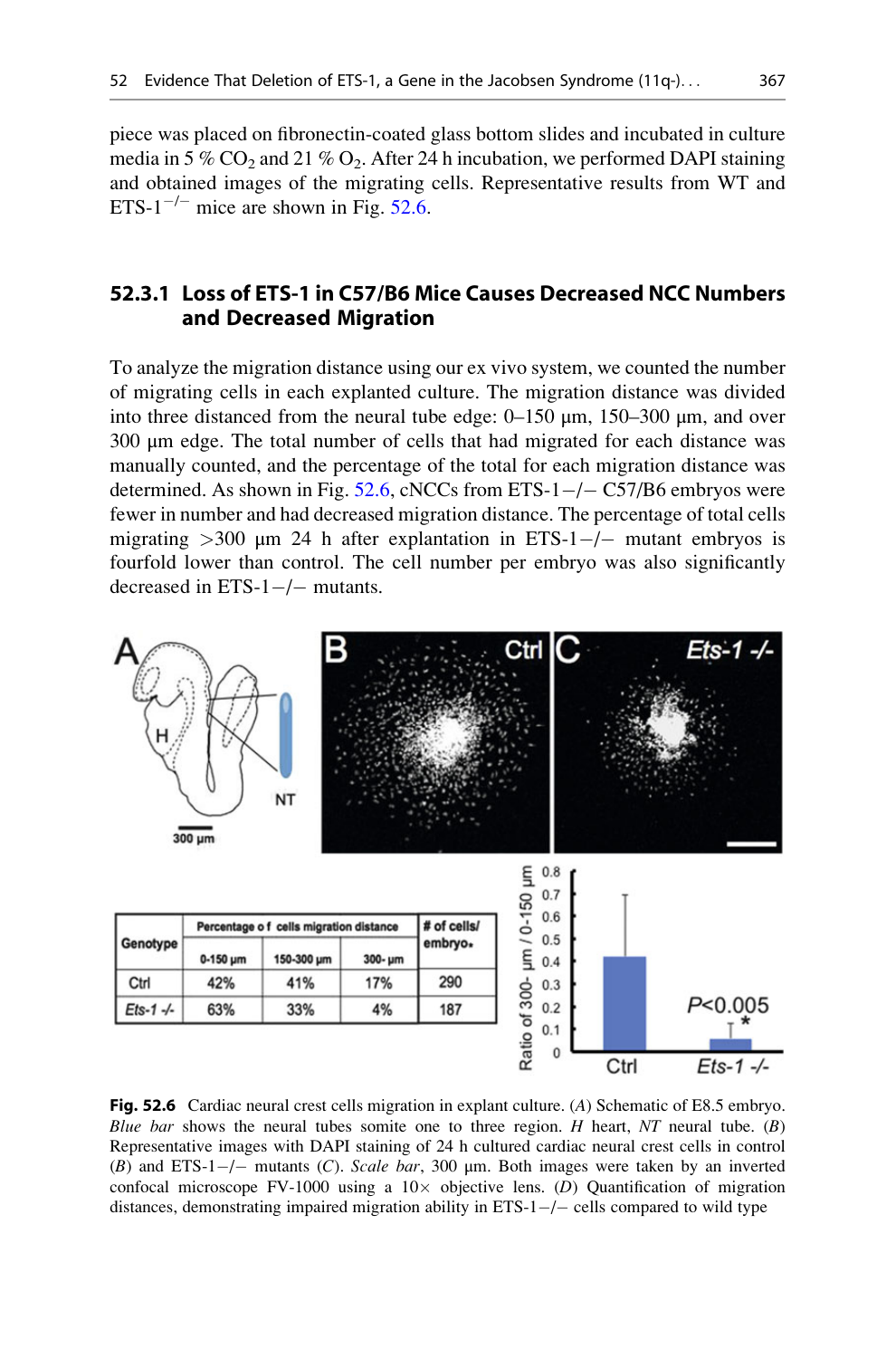We then calculated the ratio of  $300+ \mu m$  over 0–150  $\mu m$  of cultured migration cells. As shown in Fig.  $52.6$ , the ratio was significantly reduced in ETS-1-/mutants.

## 52.4 Cardiac Neural Crest Cell Number and Migration Are Preserved in ETS-1 $-/-$  Mice in an FVBN-1 Background

The cardiac phenotype in ETS-1 knockout mice is dependent on the genetic background. In contrast to C57/B6 mice, ETS-1-/- mutant mice in an FVBN-1 background have normal hearts. Consistent with a neural crest cell autonomous mechanism for causing DORV in the C57/B6 strain, ex vivo studies demonstrate normal cNCC numbers and migration in ETS-1-/- FVBN-1 embryos (data not shown).

#### 52.5 Summary, Future Directions, and Clinical Implications

Using human and murine genetics systems, we have identified the ETS-1 transcription factor gene as the likely causative gene for CHDs in Jacobsen syndrome. Our expression data implicate an important role for ETS-1 in the cardiac neural crest during murine heart development. Based on the known function of the ETS-1 homologue in the ascidian *Ciona intestinalis* and using an ex vivo cell migration system, we hypothesize that ETS-1 is essential for early cNCC fate determination and migration in mammalian heart development. Future studies will include performing in vivo real-time imaging and lineage fate mapping studies in the neural crest to delineate how loss of ETS-1 causes decreased cNCCs in the developing heart [\[4](#page-8-3)], whether there is a NCC-autonomous mechanism and whether there is a migration defect. Importantly, loss of ETS-1 in FVBN-1 mice does not cause congenital heart defects, suggesting the presence of a genetic modifier(s) that can prevent the development of CHDs in the absence of ETS-1. To address this, determination of a neural crest cell autonomous mechanism would implicate a neural crest cell-specific modifier. Identification of such a genetic modifier could have important implications for the prevention of certain congenital heart defects.

Open Access This chapter is distributed under the terms of the Creative Commons Attribution-Noncommercial 2.5 License (http://creativecommons.org/licenses/by-nc/2.5/) which permits any noncommercial use, distribution, and reproduction in any medium, provided the original author(s) and source are credited.

The images or other third party material in this chapter are included in the work's Creative Commons license, unless indicated otherwise in the credit line; if such material is not included in the work's Creative Commons license and the respective action is not permitted by statutory regulation, users will need to obtain permission from the license holder to duplicate, adapt or reproduce the material.